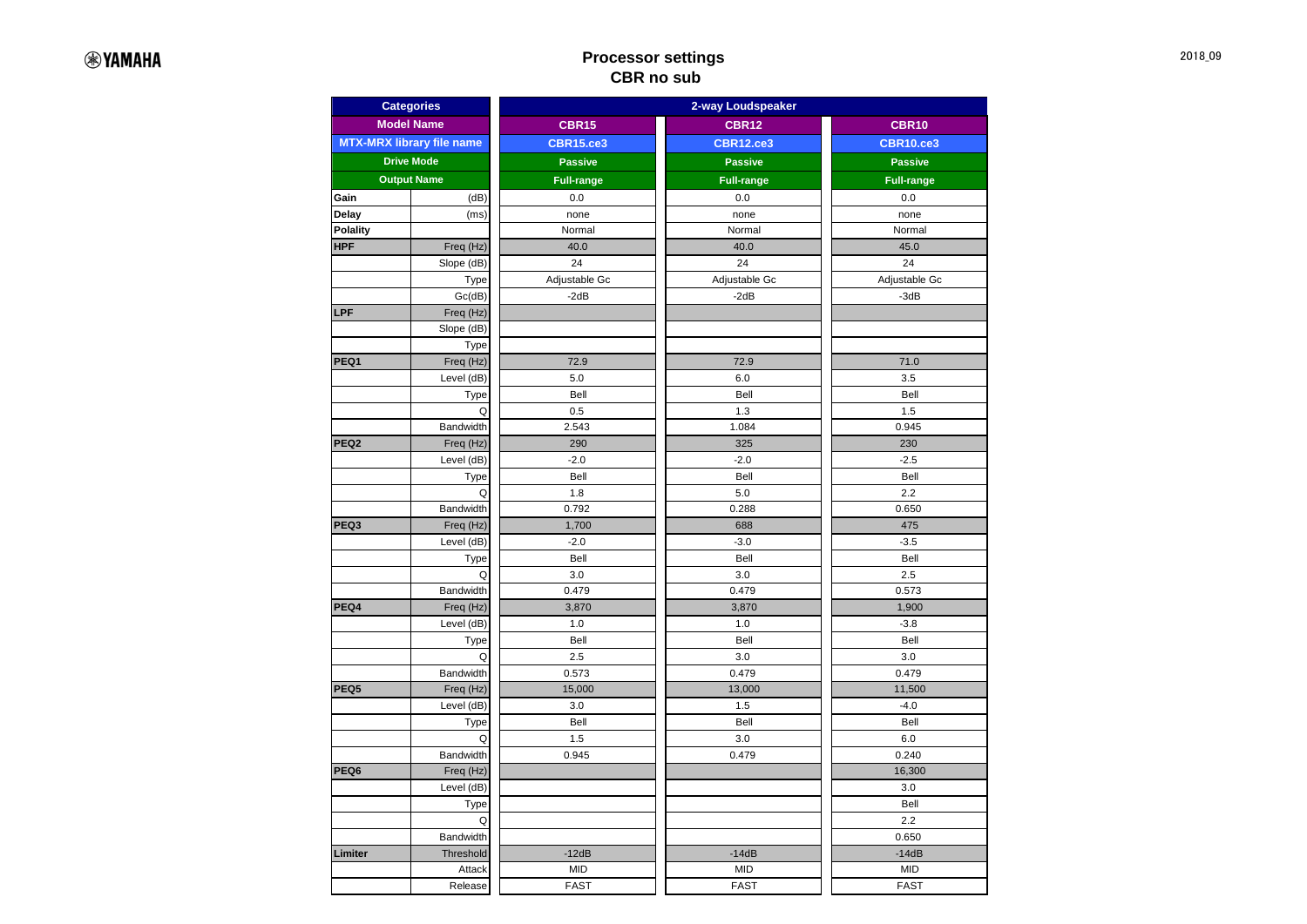## **Processor settings CBR with sub**

| <b>Categories</b>                |                    | 2-way Loudspeaker  |                    |                    |                    |                    |                    |  |  |
|----------------------------------|--------------------|--------------------|--------------------|--------------------|--------------------|--------------------|--------------------|--|--|
| <b>Model Name</b>                |                    | <b>CBR15</b>       | <b>CBR12</b>       | <b>CBR10</b>       | <b>CBR15</b>       | <b>CBR12</b>       | <b>CBR10</b>       |  |  |
| <b>MTX-MRX library file name</b> |                    | CBR15_sub120Hz.ce3 | CBR12_sub120Hz.ce3 | CBR10_sub120Hz.ce3 | CBR15_sub100Hz.ce3 | CBR12 sub100Hz.ce3 | CBR10_sub100Hz.ce3 |  |  |
|                                  | <b>Drive Mode</b>  | <b>Passive</b>     | <b>Passive</b>     | <b>Passive</b>     | <b>Passive</b>     | <b>Passive</b>     | <b>Passive</b>     |  |  |
|                                  | <b>Output Name</b> | <b>Full-range</b>  | <b>Full-range</b>  | <b>Full-range</b>  | <b>Full-range</b>  | <b>Full-range</b>  | <b>Full-range</b>  |  |  |
| Gain                             | (dB)               | 0.0                | 0.0                | 0.0                | 0.0                | 0.0                | 0.0                |  |  |
| Delay                            | (ms)               | none               | none               | none               | none               | none               | none               |  |  |
| <b>Polality</b>                  |                    | Normal             | Normal             | Normal             | Normal             | Normal             | Normal             |  |  |
| <b>HPF</b>                       | Freq (Hz)          | 118.0              | 118.0              | 118.0              | 100.0              | 100.0              | 100.0              |  |  |
|                                  | Slope (dB)         | 24                 | 24                 | 24                 | 24                 | 24                 | 24                 |  |  |
|                                  | Type               | Butterworth        | Butterworth        | Butterworth        | Butterworth        | Butterworth        | Butterworth        |  |  |
|                                  | Gc(dB)             | $\sim$             | $\sim$             | $\sim$             | $\sim$             | $\sim$             | $\sim$             |  |  |
| <b>LPF</b>                       | Freq (Hz)          |                    |                    |                    |                    |                    |                    |  |  |
|                                  | Slope (dB)         |                    |                    |                    |                    |                    |                    |  |  |
|                                  | Type               |                    |                    |                    |                    |                    |                    |  |  |
| PEQ1                             | Freq (Hz)          | 72.9               | 72.9               | 71.0               | 72.9               | 72.9               | 71.0               |  |  |
|                                  | Level (dB)         | 5.0                | 6.0                | 3.5                | 5.0                | 6.0                | 3.5                |  |  |
|                                  | Type               | Bell               | Bell               | Bell               | Bell               | Bell               | Bell               |  |  |
|                                  | Q                  | 0.5                | 1.3                | 1.5                | 0.5                | 1.3                | 1.5                |  |  |
|                                  | Bandwidth          | 2.543              | 1.084              | 0.945              | 2.543              | 1.084              | 0.945              |  |  |
| PEQ <sub>2</sub>                 | Freq (Hz)          | 290                | 325                | 230                | 290                | 325                | 230                |  |  |
|                                  | Level (dB)         | $-2.0$             | $-2.0$             | $-2.5$             | $-2.0$             | $-2.0$             | $-2.5$             |  |  |
|                                  | Type               | Bell               | Bell               | Bell               | Bell               | Bell               | Bell               |  |  |
|                                  | Q                  | 1.8                | 5.0                | 2.2                | 1.8                | 5.0                | 2.2                |  |  |
|                                  | Bandwidth          | 0.792              | 0.288              | 0.650              | 0.792              | 0.288              | 0.650              |  |  |
| PEQ3                             | Freq (Hz)          | 1,700<br>$-2.0$    | 688                | 475                | 1,700<br>$-2.0$    | 688<br>$-3.0$      | 475                |  |  |
|                                  | Level (dB)<br>Type | Bell               | $-3.0$<br>Bell     | $-3.5$<br>Bell     | Bell               | Bell               | $-3.5$<br>Bell     |  |  |
|                                  | Q                  | 3.0                | 3.0                | 2.5                | 3.0                | 3.0                | 2.5                |  |  |
|                                  | Bandwidth          | 0.479              | 0.479              | 0.573              | 0.479              | 0.479              | 0.573              |  |  |
| PEQ4                             | Freq (Hz)          | 3,870              | 3,870              | 1,900              | 3,870              | 3,870              | 1,900              |  |  |
|                                  | Level (dB)         | 1.0                | 1.0                | $-3.8$             | 1.0                | 1.0                | $-3.8$             |  |  |
|                                  | Type               | Bell               | Bell               | Bell               | Bell               | Bell               | Bell               |  |  |
|                                  | $\Omega$           | 2.5                | 3.0                | 3.0                | 2.5                | 3.0                | 3.0                |  |  |
|                                  | Bandwidth          | 0.573              | 0.479              | 0.479              | 0.573              | 0.479              | 0.479              |  |  |
| PEQ5                             | Freq (Hz)          | 15,000             | 13,000             | 11,500             | 15,000             | 13,000             | 11,500             |  |  |
|                                  | Level (dB)         | 3.0                | 1.5                | $-4.0$             | 3.0                | 1.5                | $-4.0$             |  |  |
|                                  | Type               | Bell               | Bell               | Bell               | Bell               | Bell               | Bell               |  |  |
|                                  | Q                  | 1.5                | 3.0                | 6.0                | 1.5                | 3.0                | 6.0                |  |  |
|                                  | Bandwidth          | 0.945              | 0.479              | 0.240              | 0.945              | 0.479              | 0.240              |  |  |
| PEQ6                             | Freq (Hz)          |                    |                    | 16,300             |                    |                    | 16,300             |  |  |
|                                  | Level (dB)         |                    |                    | 3.0                |                    |                    | 3.0                |  |  |
|                                  | Type               |                    |                    | Bell               |                    |                    | Bell               |  |  |
|                                  | Q                  |                    |                    | 2.2                |                    |                    | 2.2                |  |  |
|                                  | Bandwidth          |                    |                    | 0.650              |                    |                    | 0.650              |  |  |
| Limiter                          | Threshold          | $-12dB$            | $-14dB$            | $-14dB$            | $-12dB$            | $-14dB$            | $-14dB$            |  |  |
|                                  | Attack             | <b>MID</b>         | <b>MID</b>         | <b>MID</b>         | <b>MID</b>         | <b>MID</b>         | <b>MID</b>         |  |  |
|                                  | Release            | <b>FAST</b>        | <b>FAST</b>        | <b>FAST</b>        | <b>FAST</b>        | <b>FAST</b>        | <b>FAST</b>        |  |  |